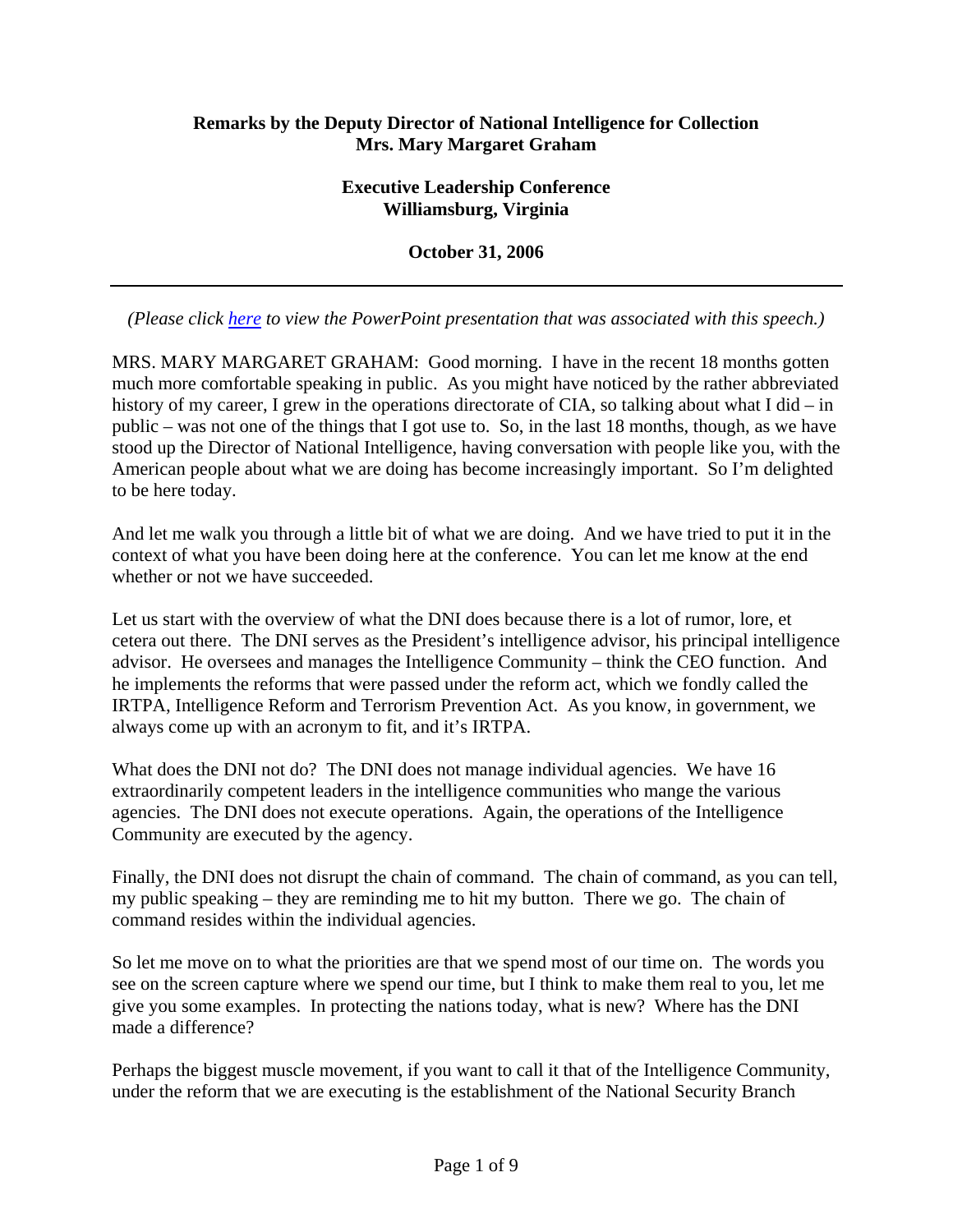within the FBI. You have seen lots of press on that subject. But what that really means is the establishment of an intelligence discipline alongside a law enforcement discipline that the FBI is world-renowned for. That is a huge change, to build a second parallel career service internal to the FBI, which is an intelligence organization. How are we doing? It's a work in progress. But there are signs everywhere you look of the progress that is being made in developing that intelligence capability.

Another example of structures to protect the nation is the establishment of a counterproliferation center. If you think about the threats to the nation, terrorism always comes to mind first. But as close, when you think about the future, are the threats that proliferation, or WMD – whatever word you want to use – and the focus on counterproliferation in one space for the U.S. government is what the counterproliferation center is.

Making the nation safer tomorrow, that is what we are supposed to be doing. That was the demand that was laid on the shoulders of the DNI by the reform legislation. A couple of examples: We have this concept of how we should do business to integrate called mission mangers. When the DNI was asked what is the mission manager, his answer is, the mission manager does what I would do on a daily basis if I didn't have another job.

So it is focused, job one, on one mission, Admiral Redd for counterterrorism; Ambassador Brill, counterproliferation; Leslie Ireland, for Iran; Jo DeTrani for North Korea – so consistent, day-today, 24-seven-focus on one subject area, and drawing in all of the Intelligence Community capabilities on that particular area, building a stronger community now because we can't just take the opportunity to build something new. Yes, it's the first time that we have reorganized, restructured, reformed the nation's intelligence capabilities since 1947, but the American people, the Congress, the policymakers are very impatient, and so that – building a stronger community now is a very important focus area.

I'll give you a couple of examples. How do you build community when you have 16 agencies, some 50-, 60-more years old, each of whom has a superb expertise, each of whom has its own culture? Building community is tough, but it is in the must-do category right away. So one of the ways that we are doing that – and we have already promulgated this, and are in the implementation phase, is instilling a concept of joint duty across the community. Human nature being what it is, there has to be some keys to that to get it out the door.

And so the keys are, for those who will be promoted into the senior service in the future, in the Intelligence Community, across the 16 agencies, if they don't have joint duty in their background, they will not be promoted into the senior service. There will be some exceptions to that because you're always going to want expertise that is going to reside in one place, and live and grow in that one place, but for the most part, that building of community means that you need to understand other parts of the community as well as you understand your own.

I tell people, for example, that if I had not had the experience of spending a year-and-a-half as the exec to the Deputy Director of NSA when I was a GS-14, I probably wouldn't have the optic that allows me to continue to grow and ultimately end up in the job I'm in today. So this joint duty is very important.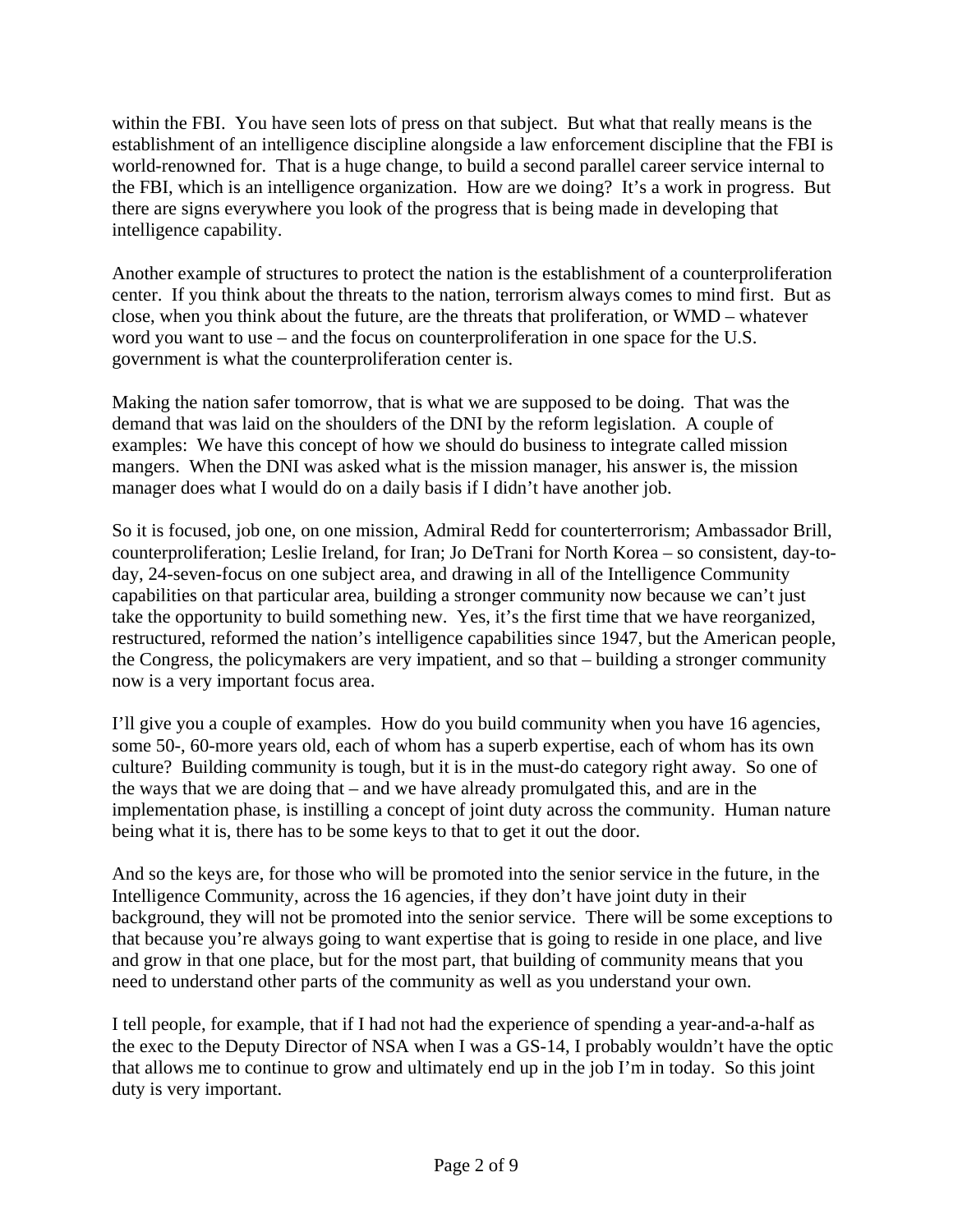Now, let me – you can see on the screen how I am going to try to talk about what we are doing in the context of what you have been doing for the last few days. All of this focusing of IT through the lens of national security is very important. So let me move right on to the first quote, that if the DNI were here, he would use himself.

The events of this summer, when we had the latest in the terrorist threat to the United States and to our infrastructure was perhaps, in my mind, and I know in the DNI's mind, the best example yet of doing what we set out to do, and that is, sharing and collaborating to protect the homeland. So let's start talking about collaboration.

Collaboration is absolutely key; it's the foundation of everything we are trying to do in building community. Increasing collaboration – I'm just going to give you a couple of quick examples. The community, as it has grown  $up - 16$  agencies, each different, each with its own culture – believe it or not, we have never really baselined much in the community, in the days of the DCI that I grew up understand. So when we started, my counterpart for analysis, Tom Fingar, said, you know, I really don't know how many analysts there are in the Intelligence Community.

So we came up with a concept of an analytic resources catalog. Think of it right now as the Yellow Pages. Every analyst with their subject matter expertise, their phone number, their email address, secure and otherwise, is in that analytic resources catalog, and there are some 18,000 of them. But for the first time, we know where they are, we know what they are doing, and we know how to find them when we need to search.

Expanded access to Intelink-U. Intelink-U is the unclassified baseline of communication within the community. If our CIO, Dale Meyerrose, were here today, he would talk to you about the three levels of collaboration, and how we not only have to move within them, but between them. The bottom level is the unclassified. And so we have succeeded by extending access to that Intelink-U by – with providing the consumers around the world a protected way to collaborate and share unclassified information from any Internet connection.

That is a huge step, because if we can do open source better than we are doing it today internal to government, my belief is we will know better where to spend our scarce clandestine or covert resource, and enabling the collaboration in the unclassified world is absolutely key to understanding and doing open source better.

The avian flu portal: another example. When we had the avian flu issue come up earlier this year, we realized that we really had no space to collaborate in, and so we built at all three levels a portal that enables collaboration across the U.S. government, whether you're in HHS, or DOD, the war fighter, the Intelligence Community, or the policy community at all three levels, and you can move among them – so one of our first successes that we can point to on collaboration.

Expansion of intelligence sharing with our allies – as you know, in Iraq and Afghanistan and many other places today, we aren't there alone; we are there with some of our closest allies, the Brits, the Canadians, the Australians, prime among them. But we have no way to collaborate; share information; open up intelligence secret and top-secret or unclassified information among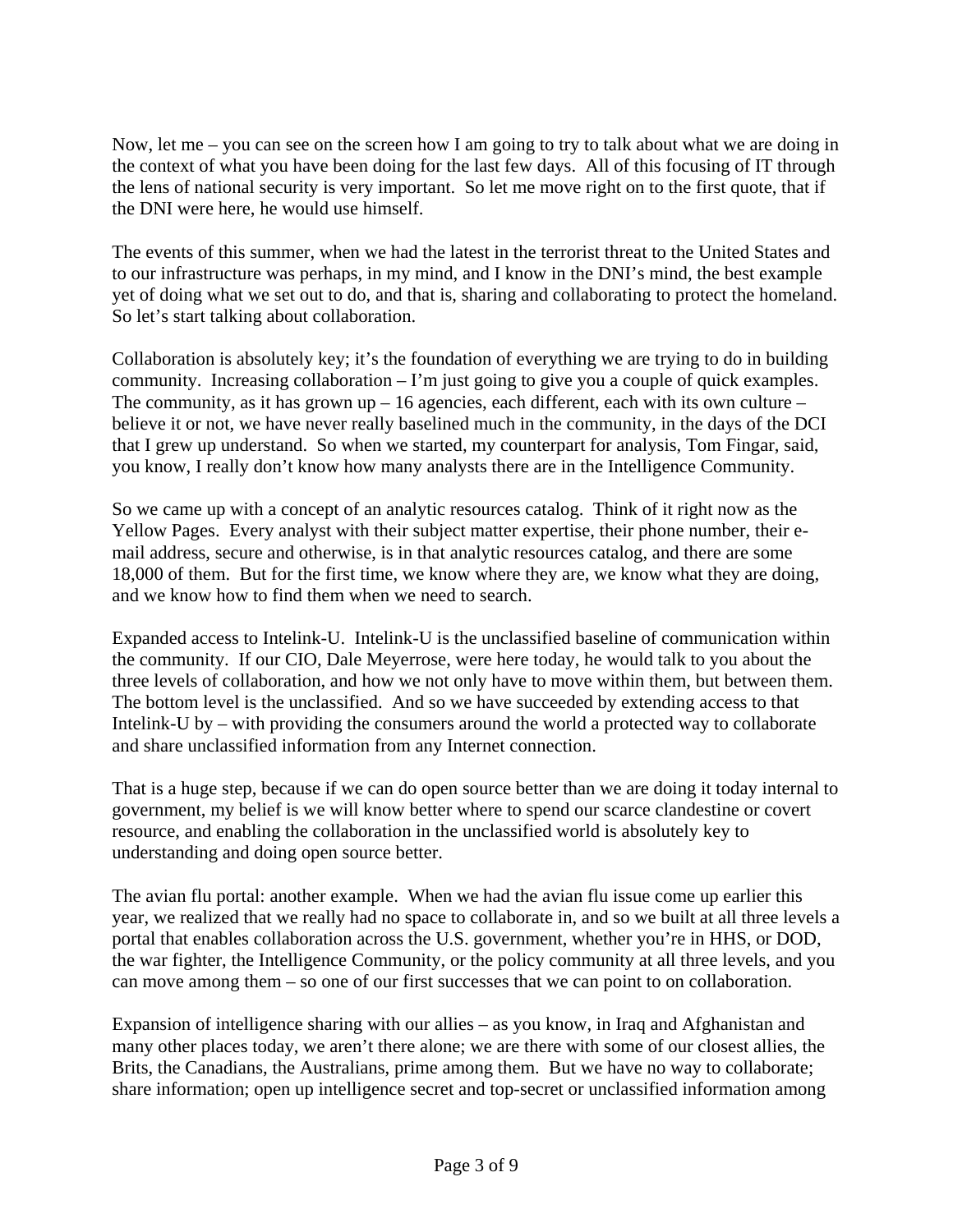that community. And together, we in DOD, contrary to much of the press, walked down that road together, when the President said do it, walked down the road so that today the war fighters on the ground are able to share at the secret levels. And, frankly, most of the information you need to share is at the secret level.

The first-ever DOD IP cross-domain office, that is actually in your world, that is in the IT world. There is the theory behind a lot of what we are doing, contrary to much of the press, is to try to do things once for the U.S. government. And so this marriage of General Meyerrose with John Grimes, his DOD counterpart in establishment of this cross-domain management office is really key.

Sharing new tools – you can see that – it's probably – you live it on a daily basis. We are getting much more comfortable with it. The last piece is truly, for those of us that have been in the business and grown up in this business for a long time, thinking about data, not owning it, but being stewards of it is absolutely key.

All right, tomorrow, this right-to-release concept, when we're talking about analysis is absolutely key. We also have to build our intelligence support system, our IT systems so that they can share with each other to enable the collaboration that we need. Building the greater trust, that is what this whole business that we are about in this first 18 months is all about, breaking down those stovepipes pipes so when we have a problem like North Korea or fill-in-the-blank problems that – we can bring to bear the entire community instead of one agency at a time providing their expertise.

The other thing of course, human nature being what it is, rewarding the collaboration and rewarding the sharing that we're trying to inculcate in the community, collaboration in terms of a stronger community. Again, like we haven't baselined very much, lots of times our vocabularies are very different. We have got to get to the point where our vocabularies, when we use the word enterprise management or any other words that you want to use, we mean the same things across the agency.

These sound like well-yeah things, but we have never done this before, and so we have got to take the time to get our arms around this. Better sharing of the talent, I have already talked about that. The developing a common foundation, there is legacy IT across the community – sixteen agencies, 16 legacy IT systems at a minimum. There is not enough money in the U.S. Treasury to replace all of those systems, let alone the ability to step away from mission to do it.

So what we have got to come up with in this common foundation is a suite of tools that will enable us to collaborate, not an IT person. But that means to me an umbrella suite of tools that enables collaboration. But I am absolutely convinced, if I talk about collection, if I'm going to do what I want to do, create a dynamic agile collection enterprise, I can't do it if I'm not able to have the community collaborate on collection problems virtually.

So how do we share more without risking more? Most of us that are in this business as long as I have been or some of you have been know that info-tech ruled the roost for a very long time. It still does probably, but we have got to start changing our perception of risk. We have got to go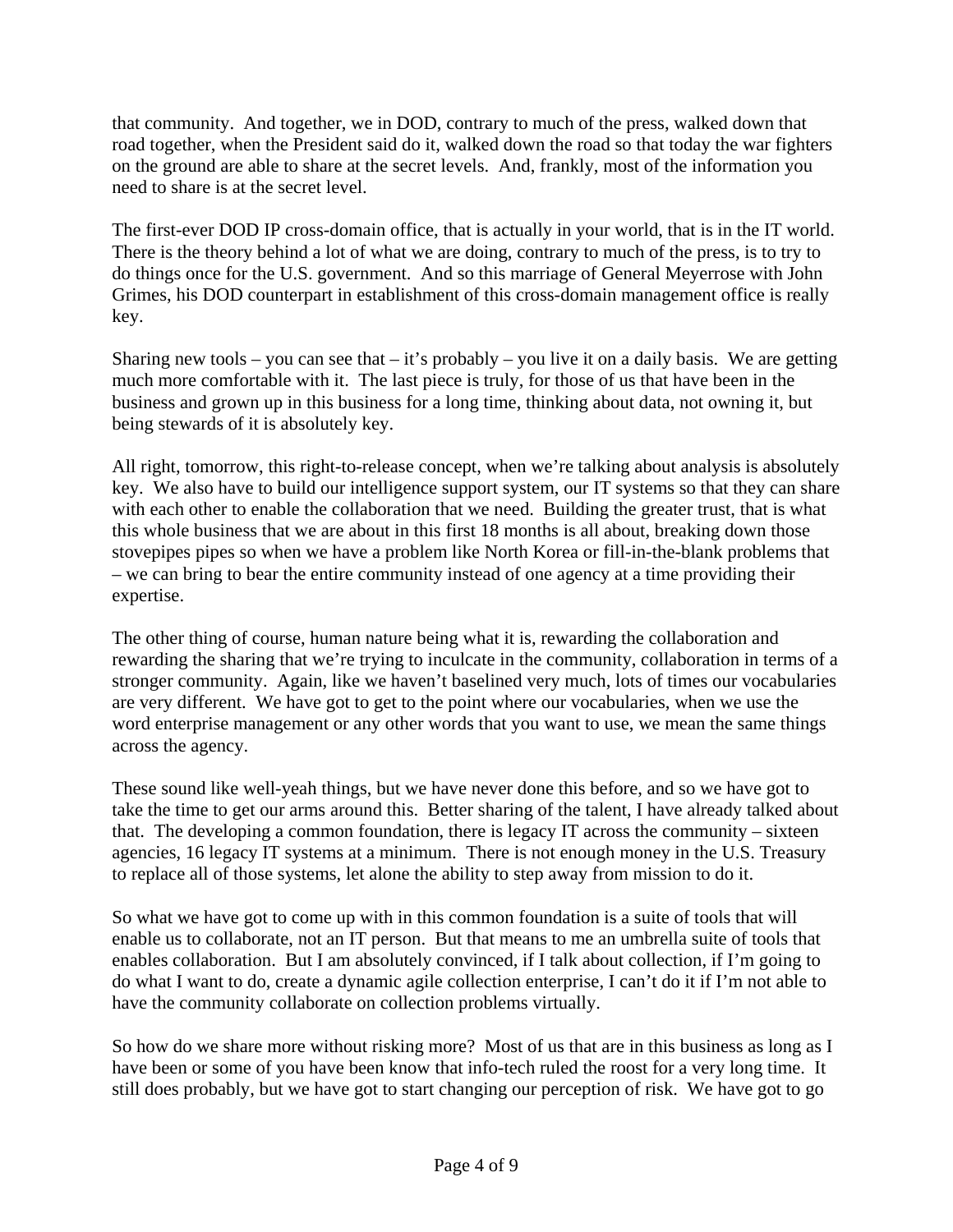to a managing risk, whether it be in collection, or whether it be in our IT systems, or a suite of tools that allow us to collaborate. I know from my last job in counterintelligence for CIA that the tools exist today to allow us to manage the risk of collaboration, of sharing, and we just have to work not only that piece, the cultural piece of that.

For example, we have this dissemination control, which I grew up with, called ORCON, originator controlled. But do you know that today originator control is agency-specific, that sometimes when stamp ORCON on something it can't be shared internal to the community. Go back to the definition of originator control means. There was never any intent to do that. So one of things – it's because ORCON is being misused – and I can go on with other examples like that – we have got to get beyond, while still protecting the information, probably by something called role-base access, we have got to get to a collaborative way of managing risk.

The second bullet there is self-explanatory. The sharing, collaboration, freed-up tools, whatever you want to call this, has to be an organic part of what we are building. Tomorrow we are looking at new approaches for technology, but a key piece of this are the policies. If you look across the community at policies, no matter what subjects you are talking about, whether it's IT policies or human capital policies, there are policies, many of them that are 60 years old. They have become – (inaudible) – in many instances, well-meaning people, but they are (inaudible). And so the key to collaborations is as importantly in redoing the policies as it is in redoing the system.

So the policies must enable us to do the mission. The policies that the policy shop writes, whether they be IT policies or HR policies, must enable myself or Tom Fingar, collections and analysis to do mission; to the community to do its mission. And if they don't work, we should change them again, but the policy piece is very key. You see the mention there of strong identity and data management structures to enable innovation and enable collaboration. You know better than I know the tools are there for us to do that.

Risk management in the post-9/11 world, again, I have talked about most of this – new rules, new incentives, a wider perspective, a risk-management way of doing things, we do have the technology to enable ourselves to manage risk instead of just avoid it, which my belief is, is where we are walking into this change.

All right, how do we get there? This is where I diverge a little bit on the (inaudible) headline from what you have been doing. But I did because the collaborative environment is absolutely key in my mind to success; it enables everything we're trying to do.

But I did it because the collaborative environment is absolutely key, in my mind, to success. It enables everything we're trying to do. And Tom Fingar and I – Fingar and I, in talking to Dale Meyerrose, our CIO, said, "Dale, what we need is a collaborative environment to work in. And we need you, as the CIO, for the Intelligence Community to, with the community's help, build that."

I think most of what's on that slide is self-explanatory, but I'll take a minute on the last. One of the things that is a must-do, when you're trying to do something as large as reform in this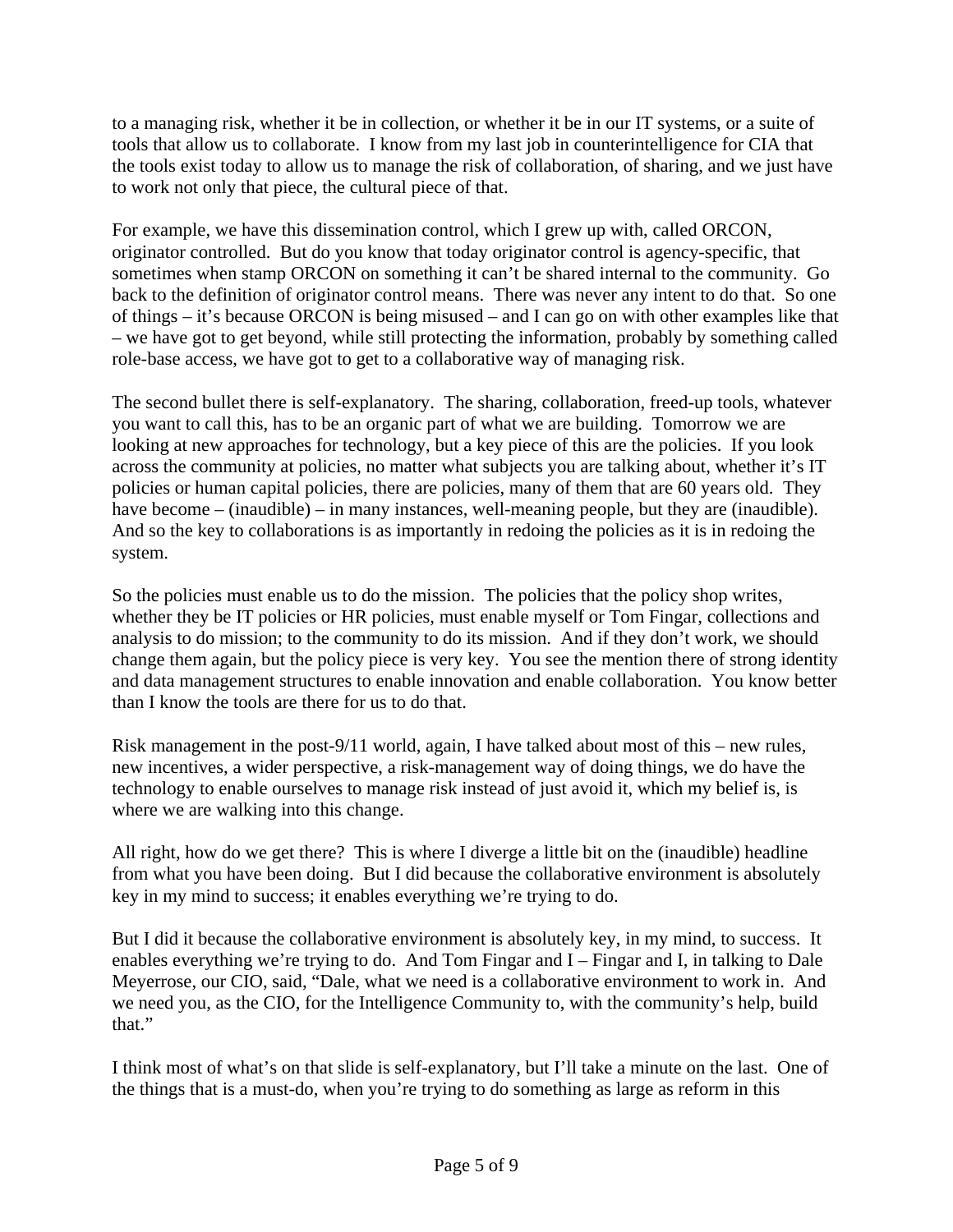context, is there has to be constant discussion, debate, a familiar word that we've all gotten used to is socializing the concepts we're trying to work. We must do it that way because that, in and of itself, builds community. There will be times when the DNI will be directive, as he was with the joint-duty concept. But most of this is we have terrific leadership across the Intelligence Community and walking through the problems as we change gets the train moving faster from the get-go. So we do spend considerable amount of time there.

Tomorrow we're talking about system performance and that's where I go back to the suite of tools that will enable collaboration. I also think of it – again, I am not an IT expert, the way many of you are and Dale regularly pulls his hair out at the way I describe things – but to me, I'm looking for a plug-and-play. If I want to do X, we should have a suite of tools that enable us to do what we want to do in the collaboration. If I want to set up a community of interest to work the North Korean nuclear problem with all the high-level classification and the unclassified open source, I should have a plug-and-play, whether it be a policy, a process, or a tool, that I can turn to and do it quickly, not take three months to do it.

We're getting there, on that front. We had a lot of practice this summer, you may have noticed. First, we had the missile launch. Then we had the nuclear. Then we had Israel-Lebanon. Then we had Darfur, or we're living Darfur at the moment. What do we do about that? So we've had lots of practice on some of this that we're trying to build.

Now, for a stronger community, here's the customer piece. Some don't like this term "customer," but to me, it's very powerful. For the first time in my career, we have the customer, whether it be the President, the Vice-President, the Cabinet Secretary, or their deputy, setting out for us the priorities. What are the most important and what are not? And we revisit that every six months. But that's internal.

We also fully see the customer set as including people like, in the avian flu context, the Department of Health and Human Services, Secretary Leavitt. He had a need for intelligence. Just because he's not a member of the Intelligence Community, should he not be served? And the answer is, of course not. So, this in customer piece, the exercising of the "what if's." What would we do if there is a pandemic? How will the Intelligence Community respond, as a lever of government? So we get into that customer piece quite a bit and as I said, we've had some chances to practice this summer.

Now, I'm getting closer to near and dear to your heart, how do we get the tools that we need? The acquisition world – growing up in the operations business, I didn't spend a lot of time thinking about acquisition. But those of you who are with – internal to the beltway, know that when we arrived on the scene, we had a major acquisition issue to deal with called the Future Imagery Way Ahead, a program that was in extremis, I guess I would say. And we wanted to come out of that decision space, with the DNI and the Secretary of Defense on the same sheet of music. We did.

So we had a single executive branch proposal to the Hill. But, internal to that, we all got to learn a lot about acquisitions. You see the base-lining again. We'd never really done that. The acquisition policies that we're putting in place, it needs to be agile. Whether it be a huge system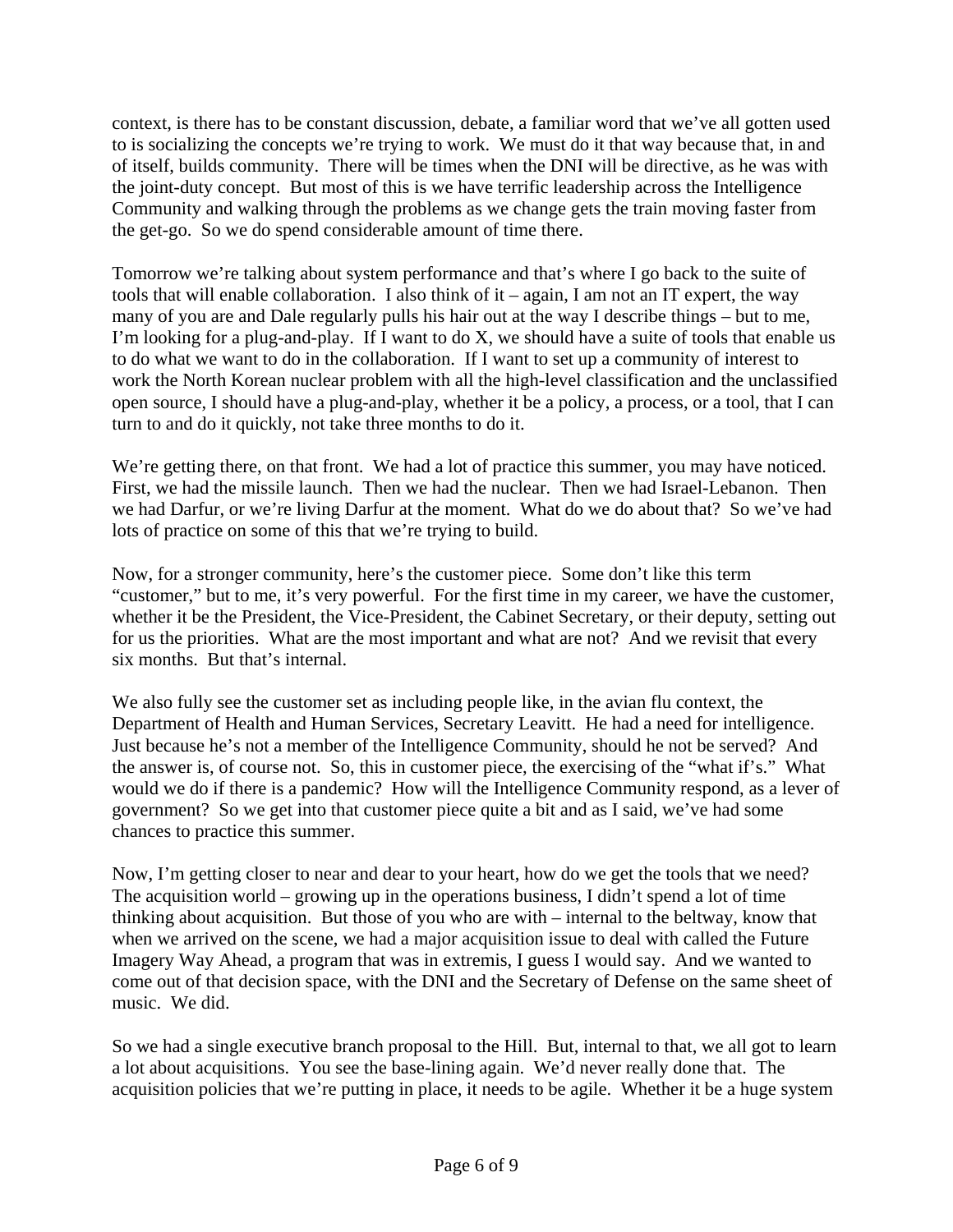or a small system, we can't roll them from year to year to year to year in the 10- and 15-year range. There will exceptions to that, I'm not making a blanket statement, but acquisition needing to be more agile to respond to agile mission demands, is absolutely key.

Here's the tough one. Transforming the acquisitions mentality. The policies, agile. Actions based on genuine needs. I'm sure I don't surprise many of you when I tell you, that my opinion is, the requirements system is broken. The Intelligence Community adds on requirements as if they were sprinkles on a candy cone – (laughter). And part of the problem of acquisition that we're in is because we are not rigorous in stating our requirements and sticking to them. So we've got to get better.

The next one: balancing what we want with what we have. I've been spending a lot of time the last 10 months, developing the first piece of an integrated collection architecture. What capabilities do we need, as an Intelligence Community, in the future? We don't have anything like that. But, we're coming out the end here on the technical side of that. We'll add the rest of it in the years to come. The first thing we did is, what do we have in the current – (inaudible). What's our program of record? And the next question, what are the shortfalls, based on the capabilities we say we need? And then, we've got to fold in our acquisition process based on what we need and try to be rigorous in that.

The budget that we will operate on, yes, it is huge. I would not disagree with you. But in its own way, it is finite. We had a big bump in the intelligence budget because of 9-11. But as far out as I can see, I think it's going to be fairly flat, so all the more reason to do acquisitions carefully and correctly. Dale Meyerrose, actually, as our CIO, has a very interesting view on this, which I subscribe to. When he talks about building a suite of tools that we need to enable collaboration, he doesn't think in big acquisition terms. He thinks in, "think big, start small, and scale fast." It's an entirely different way, I think, of thinking about how we do acquisitions.

Effective acquisition in the Intelligence Community, we're working on it. Again, you're seeing the collective here. Not the individual agency. The acquisition policies that we're going to put in place will be community policies. Yes, there'll be tweaks on individual agencies that will be necessary, but basically, the excellence we're looking for is community excellence.

So, I've come to the end of my prepared remarks and slides. I don't think I did too much damage to the slide presentation. I covered what I think, if the DNI were here, he would want you to hear from us. What are we doing? Are we serious about it? And that to enable what we're doing, building communities, making the nation safer today and tomorrow, we believe collaboration is the enabler that is going to allow us to do this. So with that, summing up, I will open myself to questions, which I will try to answer. If I can't, we will get you an answer. We've got about 15 minutes before we have to hop back on the plane and head back for the rest of the day in Washington. So with that, I'll open up to the floor.

## Q: (Inaudible.)

MRS. GRAHAM: Well, one thing that I did not mention that I think will be familiar to all of you, there's this acronym called TPED [Tasking, Processing, Exploitation, Dissemination],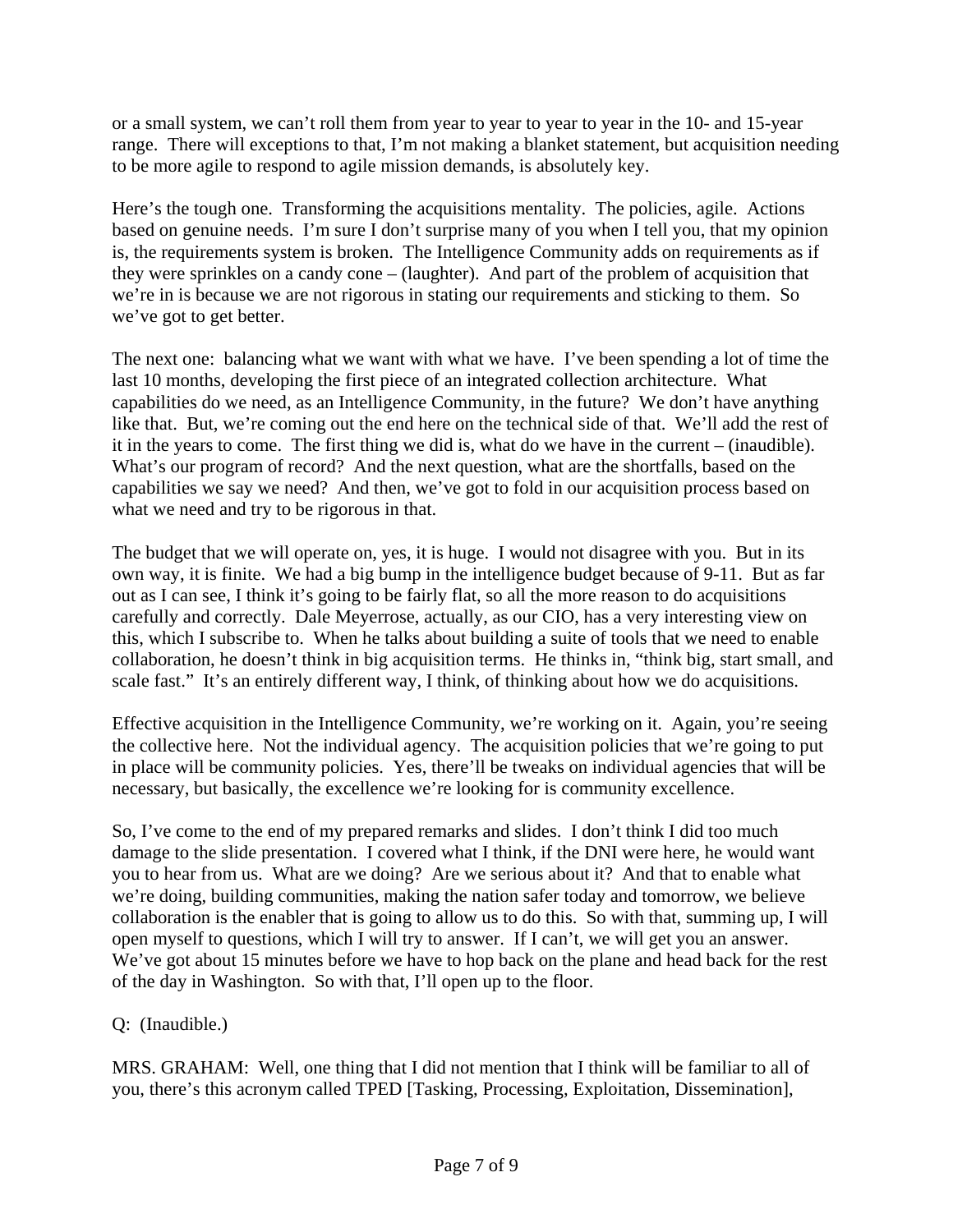which is all about processing, exploitation, and dissemination. We could collect all we want, but if we don't have the processing, exploitation, and dissemination team right – integrated, we are not going to succeed because the magic in a lot of the intelligence systems is on the ground. Whether it be a technical collection, whether it be a human collection, the processing, exploitation, and dissemination is enabled by IT.

And we've got to – we've always, I'm told by people that have been at this collection business much longer and in a broader sense, in this broad sense, than I have – we have always shortchanged the ground processing, exploitation, and dissemination. We have to stop doing that. Interestingly enough, in this first year do-out, from the integrated collection and architecture that the community is doing under our guidance, to inform how we spend the '08 budget billed, there is a significant piece of ground there. Interestingly enough, not enough. So, as we go into the second year, we're going to spend a lot of attention on that because why would we build these multi-billion dollar – whether it be a human being trained or a technical means to collect if we're not using the information correctly because we haven't processed it or exploited it or disseminated it correctly.

Others?

# Q: (Inaudible.)

MRS. GRAHAM: Let me take the back end of that question first. The incentives are built in somewhat in the human-capital process. Not to the degree that we would like yet. But let me take the back end – because all the work we're doing, we cannot forget, if you think of what we're doing as a train with the customer piece at the front, the caboose of the train that we've never been terribly good at is evaluation on how we're doing. It is absolutely key in the environment that we live in, whether it be the budget environment or the environment that is the American people's expectations of us, demands of us, or the policymaker's expectations and demands, that we do evaluations. How are we doing?

We've set up some of that, and the best example I can give you – after we had our first opportunity to practice what we put in place earlier this summer with the aborted North Korean missile launch, Tom Fingar and I said, you know, we really ought to take a minute and step back. And so, we actually did – whether you call it a lessons learned or an after-action review, in about a two-week period. Interestingly enough, by – we didn't do it ourselves, we had another piece of the ODNI, who wasn't quite so engaged in the process of collection and analysis, do it for us. And the answers out of that, we were able to do a quick turn on some of them – not all, but some of them, and we're already seeing the benefit of that in the North Korean missile exercise.

The incentives to collaboration, I would say, if I were grading us, I would say we're probably at a B, getting the right incentives in place. But it's interesting, every time you have a success at collaborating on a piece of a problem, it engenders more willingness to collaborate. People say, oh, that really worked. And so, the next time you're bringing them back to the table, they're more willing to come back to the table.

Others? One more. One last one.